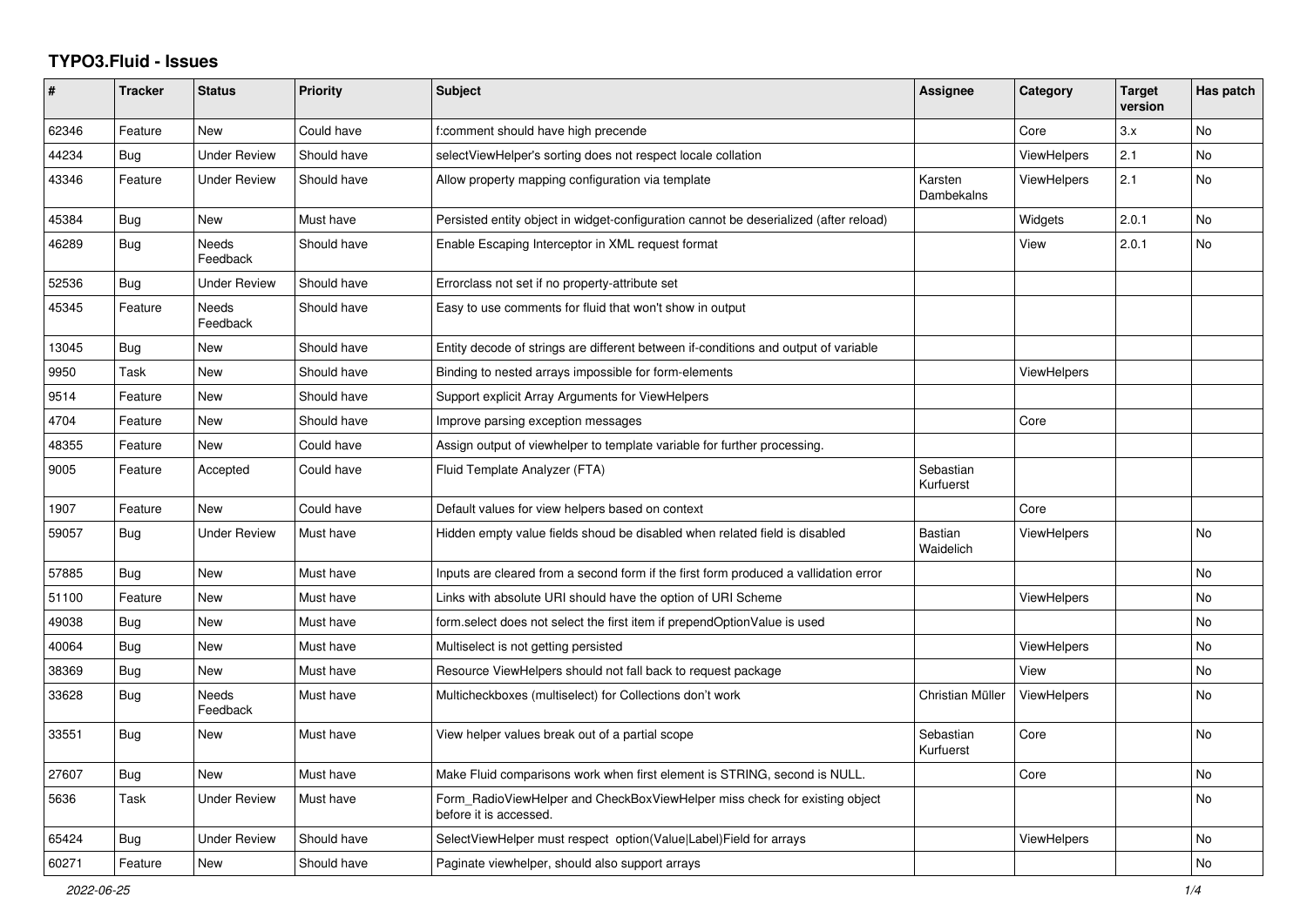| #     | <b>Tracker</b> | <b>Status</b>       | <b>Priority</b> | <b>Subject</b>                                                                            | <b>Assignee</b>      | Category           | <b>Target</b><br>version | Has patch |
|-------|----------------|---------------------|-----------------|-------------------------------------------------------------------------------------------|----------------------|--------------------|--------------------------|-----------|
| 60003 | Feature        | New                 | Should have     | Add required-Attribute to f:form.password                                                 |                      | ViewHelpers        |                          | <b>No</b> |
| 58983 | Bug            | New                 | Should have     | format.date does not respect linebreaks and throws exception                              |                      |                    |                          | No        |
| 58921 | Bug            | New                 | Should have     | f:form.* VHs crash if NOT inside f:form but followed by f:form                            |                      |                    |                          | No        |
| 56237 | Task           | New                 | Should have     | in-line (Condition) ViewHelpers should not evaluate on parsing                            |                      |                    |                          | No        |
| 55008 | Bug            | <b>Under Review</b> | Should have     | Interceptors should be used in Partials                                                   | Christian Müller     |                    |                          | No        |
| 54284 | Bug            | New                 | Should have     | Default Option for Switch/Case VH                                                         |                      | ViewHelpers        |                          | No        |
| 54195 | Task           | New                 | Should have     | Rename and move FormViewHelper's errorClass value, currently 'f3-form-error'              | Adrian Föder         | <b>ViewHelpers</b> |                          | No        |
| 53806 | Bug            | <b>Under Review</b> | Should have     | Paginate widget maximumNumberOfLinks rendering wrong number of links                      | Bastian<br>Waidelich | Widgets            |                          | No        |
| 52640 | Feature        | <b>Under Review</b> | Should have     | Create an UnlessViewHelper as opposite to the IfViewHelper                                | Marc Neuhaus         |                    |                          | No        |
| 52591 | Bug            | New                 | Should have     | The Pagination Widget broken for joined objects                                           |                      |                    |                          | <b>No</b> |
| 51277 | Feature        | New                 | Should have     | ViewHelper context should be aware of actual file occurrence                              |                      |                    |                          | No        |
| 50888 | Bug            | <b>Under Review</b> | Should have     | WSOD by changing name of section and if Fluid caches are generated                        |                      |                    |                          | No        |
| 49756 | Feature        | <b>Under Review</b> | Should have     | Select values by array key in checkbox viewhelper                                         |                      |                    |                          | No        |
| 49600 | Bug            | New                 | Should have     | f:form tag shown as a HTML on frontend                                                    |                      | ViewHelpers        |                          | No        |
| 47669 | Task           | New                 | Should have     | FormViewHelper does not define the default request method                                 |                      |                    |                          | No        |
| 47006 | Bug            | <b>Under Review</b> | Should have     | widget identifier are not unique                                                          |                      |                    |                          | No        |
| 46545 | Feature        | New                 | Should have     | Better support for arrays in options of SelectViewHelper                                  |                      |                    |                          | No        |
| 46257 | Feature        | <b>Under Review</b> | Should have     | Add escape sequence support for Fluid                                                     |                      | Core               |                          | <b>No</b> |
| 46091 | Task           | Needs<br>Feedback   | Should have     | Show source file name and position on exceptions during parsing                           |                      |                    |                          | No        |
| 45394 | Task           | New                 | Should have     | Forwardport Unit test for standalone view                                                 |                      | View               |                          | No        |
| 45153 | Feature        | New                 | Should have     | f:be.menus.actionMenuItem - Detection of the current select option is insufficient        |                      |                    |                          | No        |
| 43072 | Task           | New                 | Should have     | Remove TOKENS for adding templates fallback in Backporter                                 |                      | View               |                          | No        |
| 43071 | Task           | New                 | Should have     | Remove TOKENS for adding fallback teplates in B                                           |                      |                    |                          | No        |
| 42743 | Task           | New                 | Should have     | Remove inline style for hidden form fields                                                |                      |                    |                          | <b>No</b> |
| 42397 | Feature        | New                 | Should have     | Missing viewhelper for general links                                                      |                      |                    |                          | No        |
| 40081 | Feature        | New                 | Should have     | Allow assigned variables as keys in arrays                                                |                      |                    |                          | No        |
| 39990 | <b>Bug</b>     | New                 | Should have     | Same form twice in one template: hidden fields for empty values are only rendered<br>once |                      | Core               |                          | No        |
| 39936 | Feature        | New                 | Should have     | registerTagAttribute should handle default values                                         |                      | ViewHelpers        |                          | No        |
| 38130 | Feature        | New                 | Should have     | Checkboxes and multiple select fields should have an assignable default value             |                      |                    |                          | No        |
| 37619 | <b>Bug</b>     | New                 | Should have     | Fatal Error when using variable in name attribute of Section ViewHelper                   |                      | ViewHelpers        |                          | No        |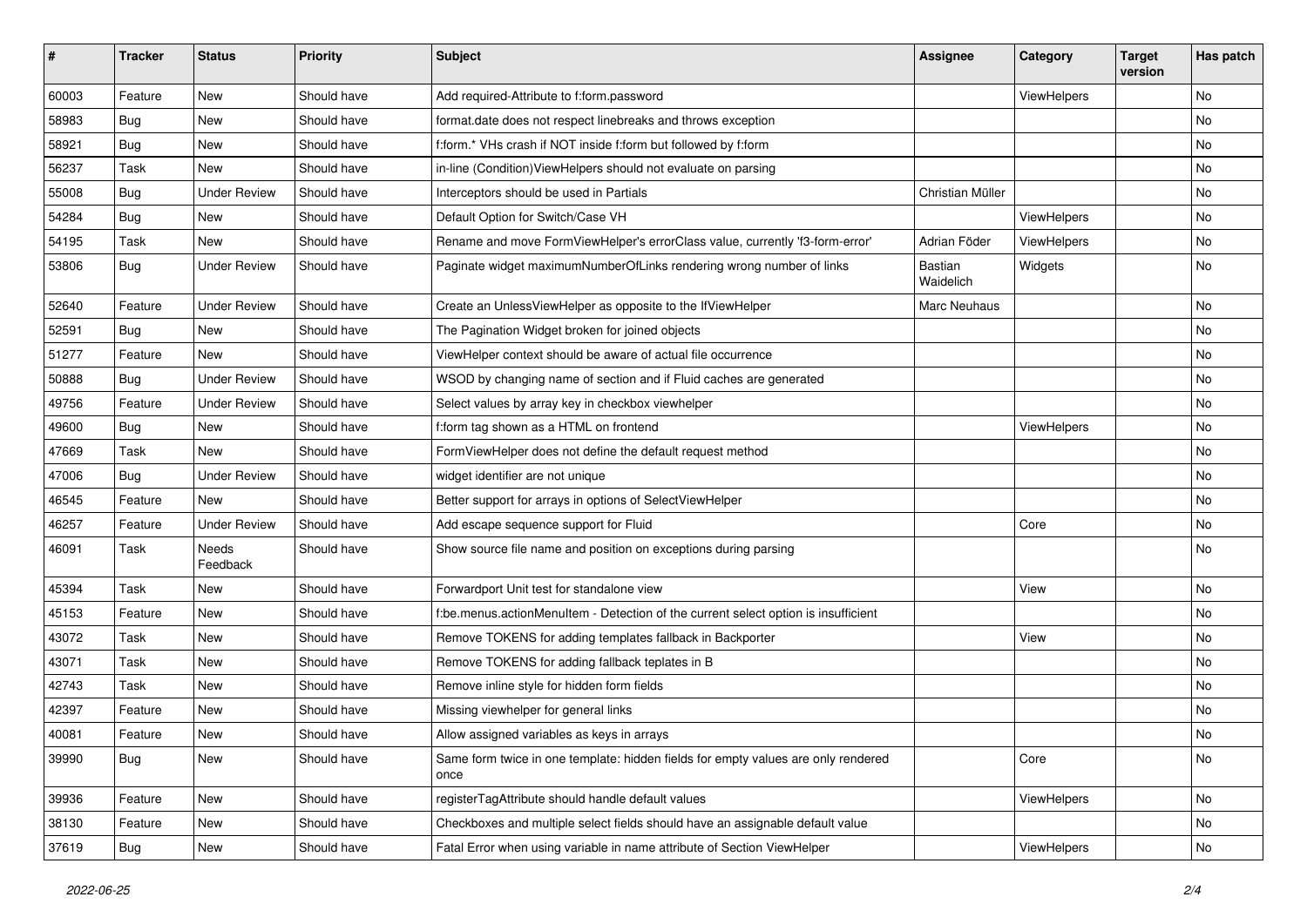| #     | <b>Tracker</b> | <b>Status</b>            | <b>Priority</b> | <b>Subject</b>                                                                                              | <b>Assignee</b>        | Category    | <b>Target</b><br>version | Has patch |
|-------|----------------|--------------------------|-----------------|-------------------------------------------------------------------------------------------------------------|------------------------|-------------|--------------------------|-----------|
| 37095 | Feature        | New                      | Should have     | It should be possible to set a different template on a Fluid TemplateView inside an<br>action               | Christopher<br>Hlubek  |             |                          | No        |
| 36655 | Bug            | New                      | Should have     | <b>Pagination Links</b>                                                                                     |                        | Widgets     |                          | No        |
| 36410 | Feature        | <b>New</b>               | Should have     | Allow templates to send arguments back to layout                                                            |                        | ViewHelpers |                          | No        |
| 34682 | Bug            | <b>Under Review</b>      | Should have     | Radio Button missing checked on validation error                                                            |                        | ViewHelpers |                          | No        |
| 33394 | Feature        | <b>Needs</b><br>Feedback | Should have     | Logical expression parser for BooleanNode                                                                   | <b>Tobias Liebig</b>   | Core        |                          | No        |
| 33215 | Feature        | New                      | Should have     | RFC: Dynamic values in ObjectAccess paths                                                                   |                        |             |                          | No        |
| 31955 | Feature        | New                      | Should have     | f:uri.widget                                                                                                |                        | Widgets     |                          | No        |
| 28554 | Bug            | New                      | Should have     | (v4) implement feature flag to disable caching                                                              |                        |             |                          | No        |
| 28553 | Bug            | New                      | Should have     | improve XHProf test setup                                                                                   |                        |             |                          | No        |
| 28552 | Bug            | New                      | Should have     | (v5) write ViewHelper test for compiled run; adjust functional test to do two passes<br>(uncached & cached) |                        |             |                          | No        |
| 28551 | Bug            | Accepted                 | Should have     | (v4) backport VHTest                                                                                        | Sebastian<br>Kurfuerst |             |                          | No        |
| 28550 | Bug            | New                      | Should have     | (v4) make widgets cacheable, i.e. not implement childnodeaccess interface                                   |                        |             |                          | No        |
| 28549 | Bug            | New                      | Should have     | make widgets cacheable, i.e. not implement childnodeaccess interface                                        |                        |             |                          | No        |
| 12863 | Bug            | New                      | Should have     | Attributes of a viewhelper can't contain a '-'                                                              | Sebastian<br>Kurfuerst | Core        |                          | No        |
| 10911 | Task           | New                      | Should have     | Tx_Fluid_ViewHelpers_Form_AbstractFormViewHelper->renderHiddenIdentityField<br>should be more reliable      |                        | ViewHelpers |                          | No        |
| 8648  | Bug            | New                      | Should have     | format.crop ViewHelper should support all features of the crop stdWrap function                             |                        | ViewHelpers |                          | No        |
| 8491  | Task           | Needs<br>Feedback        | Should have     | link.action and uri.action differ in absolute argument                                                      | Karsten<br>Dambekalns  | ViewHelpers |                          | No        |
| 5933  | Feature        | Accepted                 | Should have     | Optional section rendering                                                                                  | Sebastian<br>Kurfuerst | ViewHelpers |                          | No        |
| 3481  | Bug            | <b>New</b>               | Should have     | Use ViewHelperVariableContainer in PostParseFacet                                                           |                        | Core        |                          | No        |
| 3291  | Feature        | Needs<br>Feedback        | Should have     | Cacheable viewhelpers                                                                                       |                        |             |                          | No        |
| 60181 | Feature        | New                      | Could have      | Caching mechanism for Fluid Views/Templates                                                                 |                        | View        |                          | No        |
| 34309 | Task           | New                      | Could have      | Unknown ViewHelpers cause exception - should be handled more graceful                                       |                        | ViewHelpers |                          | No        |
| 30555 | Feature        | New                      | Could have      | Make TagBuilder more extensible                                                                             |                        | Core        |                          | No        |
| 10472 | Feature        | New                      | Could have      | Fluid Standalone distribution                                                                               |                        | Core        |                          | No        |
| 8989  | Feature        | Needs<br>Feedback        | Could have      | Search path for fluid template files                                                                        |                        | View        |                          | No        |
| 3725  | Feature        | New                      | Could have      | CSS Engine                                                                                                  | Christian Müller       | ViewHelpers |                          | No        |